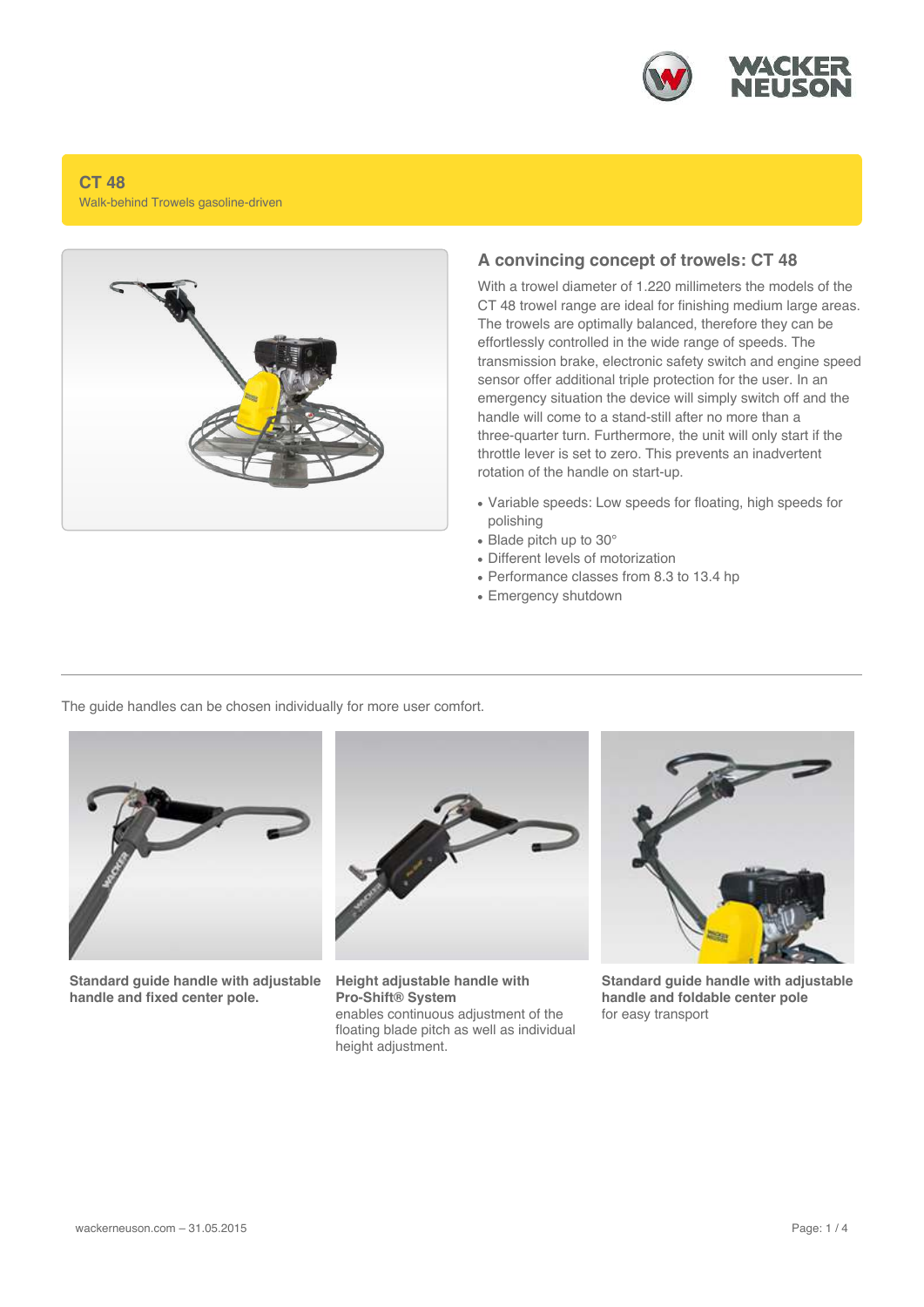

Different handles for ultimate ease of use:

|                            | Handle adjustment | Pro-Shift <sup>®</sup><br><b>System</b> | Height-<br>adjustable | Fixed center pole Folding center pole |
|----------------------------|-------------------|-----------------------------------------|-----------------------|---------------------------------------|
| Guide handle T             |                   |                                         |                       |                                       |
| <b>Guide handle Fold-T</b> |                   |                                         |                       |                                       |
| <b>Guide handle ADJ-T</b>  |                   |                                         |                       |                                       |
| Guide handle Fold ADJ-T    |                   |                                         |                       |                                       |
| Guide handle ADJ-P         |                   |                                         |                       |                                       |
| Guide handle Fold ADJ-P    |                   |                                         |                       |                                       |
|                            |                   |                                         |                       |                                       |

All of these handle versions are available for all models of walk-behind trowels.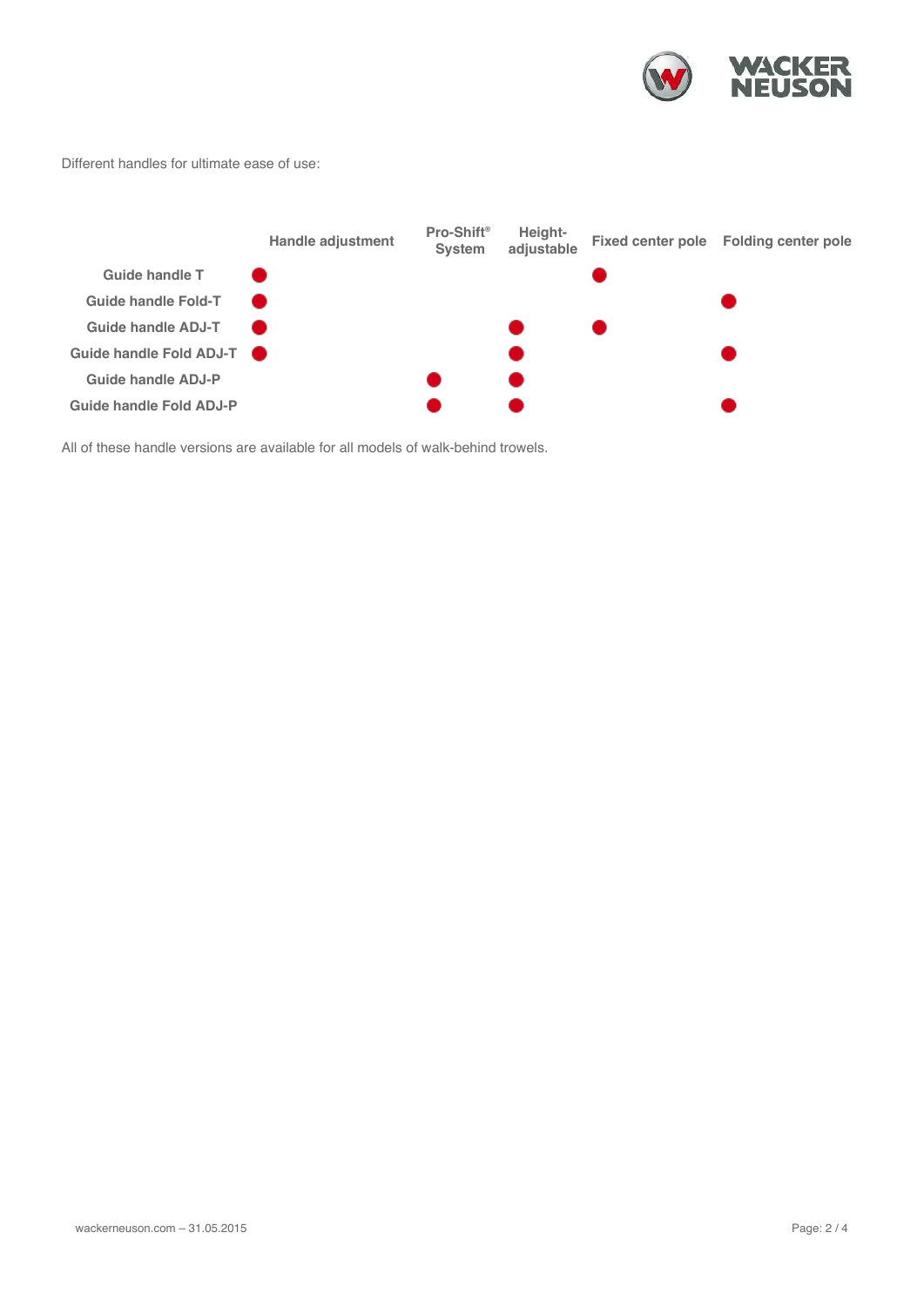

## **Technical specifications**

|                                                | <b>CT 48-8A</b>                                          | <b>CT 48-9</b>                                           |
|------------------------------------------------|----------------------------------------------------------|----------------------------------------------------------|
| $L \times W \times H$ mm                       | 2,160 x 1,220 x 1,040                                    | 2,160 x 1,220 x 1,040                                    |
| Weight without handle kg                       | 96                                                       | 93                                                       |
| Troweling diameter mm                          | 1,220                                                    | 1,220                                                    |
| Pitch range °                                  | $0 - 30$                                                 | $0 - 30$                                                 |
| RPM rpm                                        | $60 - 125$                                               | $60 - 125$                                               |
| Quantity of blades                             | 4                                                        | 4                                                        |
| Engine / Motor                                 | Air-cooled single-cylinder<br>four-cycle gasoline engine | Air-cooled single-cylinder four-cycle<br>gasoline engine |
| Engine / Motor manufacturer                    | Honda                                                    | <b>Wacker Neuson</b>                                     |
| Engine / Motor type                            | GX 240                                                   | <b>WM 270</b>                                            |
| Displacement cm <sup>3</sup>                   | 245                                                      | 265                                                      |
| Engine performance max. (DIN ISO 3046) kW (hp) | 6.2(8.3)                                                 | 6.7(9.0)                                                 |
| at rpm rpm                                     | 3,800                                                    | 4,000                                                    |
| Operating performance (DIN ISO 3046) kW (hp)   | 6.2(8.3)                                                 | 6.5(8.7)                                                 |
| at rpm rpm                                     | 3,800                                                    | 3,800                                                    |
| Fuel consumption I/h                           | 2.7                                                      | 2.5                                                      |
| Tank capacity I                                | 6.1                                                      | 6.1                                                      |

|                                                | <b>CT 48-11A</b>                                         | <b>CT 48-13A-V</b>                                       |
|------------------------------------------------|----------------------------------------------------------|----------------------------------------------------------|
| $L \times W \times H$ mm                       | 2,160 x 1,220 x 1,040                                    | 2,160 x 1,220 x 10,402,160 x 1,220<br>x 1,040            |
| Weight without handle kg                       | 102                                                      | 106                                                      |
| Troweling diameter mm                          | 1,220                                                    | 1,220                                                    |
| Pitch range °                                  | $0 - 30$                                                 | $0 - 30$                                                 |
| RPM rpm                                        | $60 - 125$                                               | $20 - 200$                                               |
| Quantity The blade                             | 4                                                        | 4                                                        |
| Engine / Motor                                 | Air-cooled single-cylinder<br>four-cycle gasoline engine | Air-cooled single-cylinder four-cycle<br>gasoline engine |
| Engine / Motor manufacturer                    | Honda                                                    | Honda                                                    |
| Engine / Motor type                            | GX 340                                                   | GX 390                                                   |
| Displacement cm <sup>3</sup>                   | 337                                                      | 337                                                      |
| Engine performance max. (DIN ISO 3046) kW (hp) | 8.7(11.6)                                                | 10(13.4)                                                 |
| at rpm rpm                                     | 3,800                                                    | 3,800                                                    |